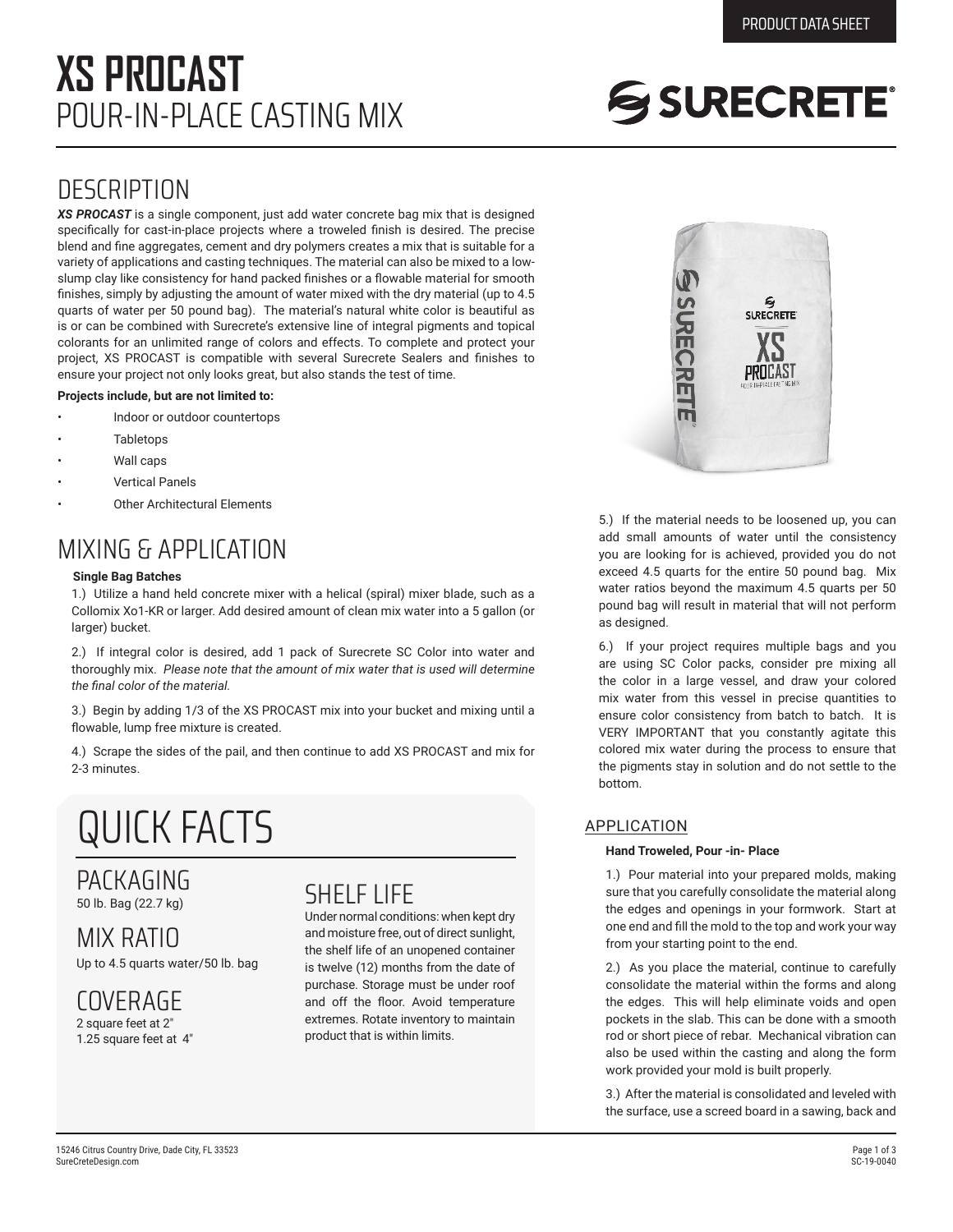forth motion to perform the initial process of closing up the surface.

4.) Once this is done, use a magnesium float to take out any ridges and close up any imperfections in the surface.

5.) The concrete must now be allowed to set up to a consistency where you can achieve a clean thumb-print impression in the surface. At this point, the use of steel concrete finishing trowels can be used to further close up and smooth out the surface.

#### **Hand Packed Method (Reverse Cast)**

1.) Start off with a mixture of XS PROCAST that is dry, clay like and lump free. You should be able to create a "mudball" in your hand that does not sag, no is too dry that it does not form a shape.

2.) As you pack the material in the mold that you've created, you will intentionally leave voids and fissures. This is what creates the unique veined look. Pay attention to make sure you pack the material up against the sides and corners of your mold.

3.) Once you have completed the hand packing process and have approximately  $\frac{1}{2}$ " to  $\frac{3}{4}$ " of material in the mold, you will come back immediately with a slightly looser consistency of XS PROCAST and fill the remainder of the mold. (minimum 2"). Depending on the overall size of your casting and the structure you are setting it on, a sheet of fiberglass scrim can be used for reinforcement. This would be cut and placed between the packed layer and the backer layer.

4.) Allow your casting to cure for 24 hours prior to flipping it out of the mold. For proper curing, cover the casting with plastic during this 24 hour period.

5.) After carefully flipping the mold, you can now fill in the voids created by the hand packed process with SureCrete XS Slurry in a contrasting color, and then polish after the slurry has cured for 24 hours.

#### **Sealing**

Often considered the most important part of any concrete casting, the sealer you select will have a significant effect on the intended use and performance of your new concrete creation. Surecrete suggests one of the following sealers to complete your XS PROCAST project. Selection will be based on application and environment of the project:

#### *XS 327/XS 327 Antimicrobial:*

Interior or Exterior Countertops.

#### *DK400 Matte or Gloss:*

Interior or Exterior Furniture or Castings.

#### *SureFinish:*

Topical maintenance coat over either sealer above for interior countertop applications.

### SUITABILITY SAMPLE

Always prepare an adequate number of test samples to confirm suitability for intended use.

### CLEAN-UP

Clean tools and water prior to XS PROCAST material setting up.

### DISPOSAL

Contact your local government household hazardous waste coordinator for information on disposal of unused product.

### LIMITATIONS

For use by trained professionals that have read the complete TDS and SDS.

### WARRANTY

Warranty of this product, when used according to the directions, is limited to refund of purchase price, or replacement of product (if defective), at manufacturer's or seller's option. SureCrete LLC shall not be liable for cost of labor or direct and/or incidental consequential damages.

### CAUTIONS

**KEEP OUT OF REACH OF CHILDREN.** Inhalation: Avoid prolonged breathing of airborne dust, particularly present during mixing. Use a NIOSH approved respirator for nuisance if threshold limit values are unsafe. Skin Contact: Skin contact may cause irritation. Remove contaminated clothing and wash affected skin with soap and water. Launder clothing before reuse. If symptoms persist, seek medical attention. Eyes: Wear safety eye protection when applying. Contact with eyes may cause irritation. Flush eyes with water for 15 minutes. If symptoms persist, seek medical attention.

### MANUFACTURER PART #'S

**XS ProCast 50 lb Bag SKU# 45101011** 

### **PROPERTIES**

Average Dry Time (70°F): Initial Set: 2 hours

Final Set: 5 hours Full Cure: 28 days e: 30 minutes to 1 hour depending on environmental conditions and water added